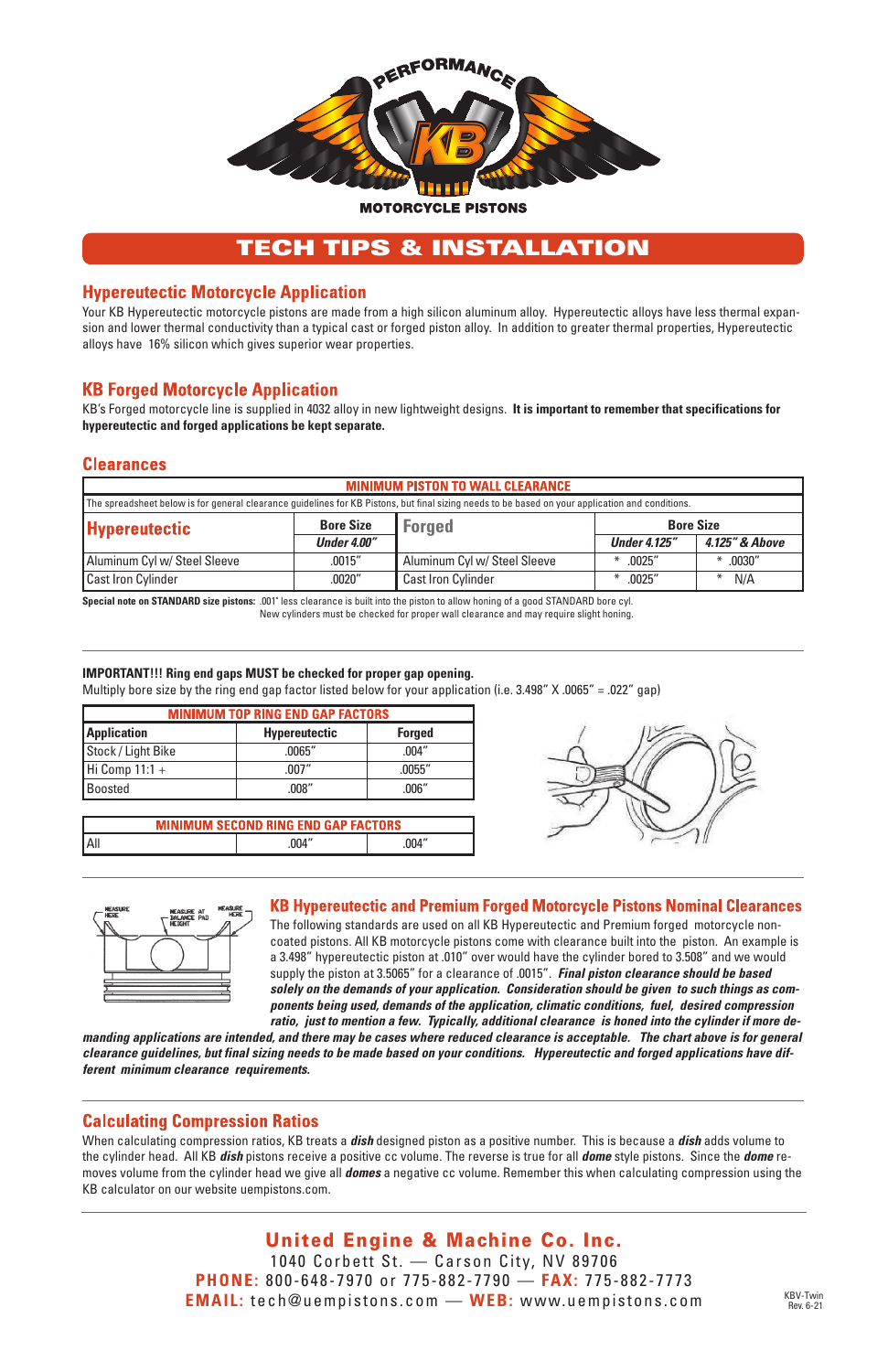# TECH TIPS & INSTALLATION*, continued*

#### **Spiral** lock rings – used in all series:

- 1. Spring the lock about ½" to 34" to get your thumb between the coils.
- 2. Insert tang into groove. Slightly twist your wrist towards the groove angling the lock downward into the groove.
- 3. Using a small flat screwdriver push down on the lock to push it into the groove. Continue in a circular rotation. Do not try to spin the lock in.







## **Pin Lubrication and Installation**

- 1. Use a high quality engine assembly lube such as Torco between the pin and pin bore. Failure to properly lubricate may result in pin seizure.
- 2. Do not use grease when lubricating the pin bore. Grease acts as a dam and prevents oil from getting to the pin.
- 3. **Special note for Sportster, Pan, Knuckle and Shovelhead:** Both .791" and .792" diameter pins were used in these engines. Check pin fit in rod bushing before installing piston. It should slide in freely just like in the piston. If it does not the rod bushing will need to be reamed to .0006" - .0008" clearance.

## **Installation Rings**

Top Two: Always use a ring expander tool to stretch rings over the piston, expand ring only enough to get ring over piston.

**NEVER SPIRAL COMPRESSION RINGS ON**



## **Oil Support Rail**

Applications where the wrist pin is intersecting the oil groove require an Oil Support Rail to bridge the gap the wrist pin cut out has made. All three of the oil control rings are installed on the support rail.

**Special note:** Raised dimple on support rail is positioned down and indexed in the open area the wrist pin has made in the oil ring groove.

Verify the oil support rail is flat at the point where the dimple is punched into it. If there is a slight bow lightly bend the rail straight.



## **Offset Pin Orientation**

All **FORGED** pistons are supplied with offset wrist pins. Offset pins are designed to help control piston slap noise. The short offset side must always be towards the thrust face side of the engine which is to the rear of the bike.

*Note: Arrows are showing direction of thrust side only. Arrow on piston goes towards the front of the bike.*



#### **Helpful Dimensions**

|                           |                      | <b>Cylinder Length</b>       |                   |
|---------------------------|----------------------|------------------------------|-------------------|
|                           | <b>Case Deck Hot</b> | <b>Gasket to Gasket</b>      | <b>Rod Length</b> |
| 74" Panhead               | 5.375''              | $5.330'' + .200''$ Fire Ring | 7.440''           |
| 80" Shovelhead            | 5.375"               | 5.330" + .200" Fire Ring     | 7.440''           |
| <b>Ironhead Sportster</b> | 5.070''              | 5.330" + .167" Fire Ring     | 7.440''           |
| Evo Sportster             | 5.375"               | 4.650"                       | 6.926"            |
| 80" EVO                   | 5.375"               | 5.550''                      | 7.440"            |
| Twin Cam 88"-110"         | 6.000"               | 4.937"                       | 7.667"            |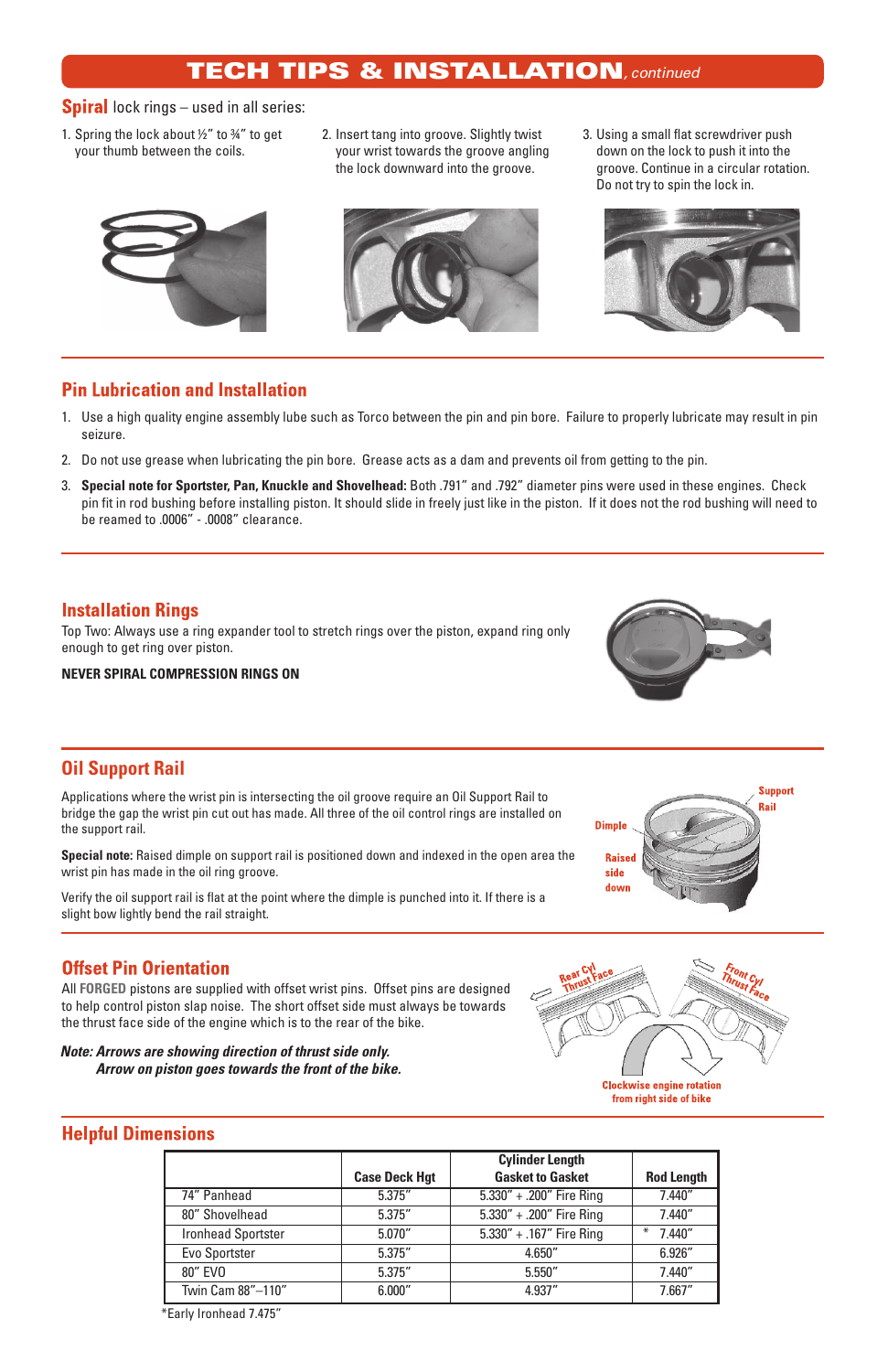# TECH TIPS & INSTALLATION*, continued*

## **Installation of 883cc to 1200cc Conversion and 1340cc Pop-up**

These pistons have asymmetrical valve reliefs and head designs. Put the intakes to the center of the engine and the quench toward the carburetor.





#### **Installation of Sportster Domes**

The pistons are marked front and rear. Intakes toward the middle of the engine. Dome toward the carburetor.



## **Installation of Motorcycle Piston with Symmetrical and Asymmetrical Valve Reliefs**

When installing KB Motorcycle Pistons that have *symmetrical* valve reliefs, the piston can be turned so either valve is pointing toward the center of the engine. The piston can be fit in either the front or rear cylinder.

If the piston has *symmetrical* valve reliefs but has a relief cut in the skirt tip, the cut relief must be oriented toward the center of the engine. The piston can be fit in either the front or rear cylinder.



Piston skirt tip clearance should always be checked.

When installing KB Motorcycle Pistons that have *asymmetrical* valve reliefs (intake larger than exhaust), the intake should always be oriented toward the center of the engine. The piston can be in either the front or rear cylinder.

**Symmetrical Valve Relief** 

**Asymmetrical Valve Relief**